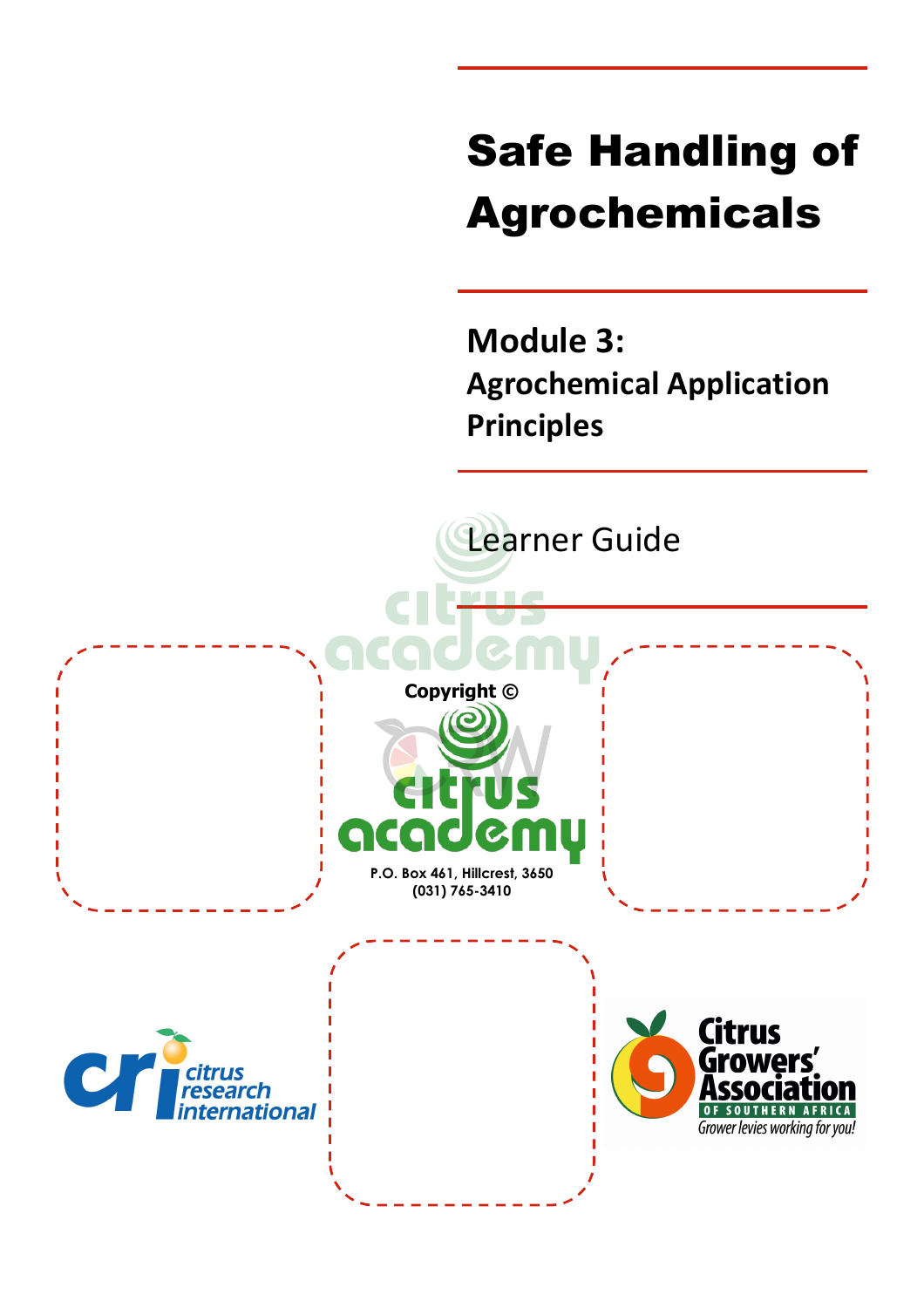Safe Handling of Agrochemicals Learner Guide

**© Citrus Academy NPC**  1 st edition 2019

The content of this module is based on audio-visual material produced by the Citrus Academy.

**Scripted by:**  Mooipraatjies Jacomien de Klerk

**Guide translation:**  Mooipraatjies

**Visual material production:**  Sagritex (Pty) Ltd

#### **Additional information sources:**

Citrus Academy Production Learning Material CRI Citrus Production Guidelines SIZA Guidelines

#### **Project coordinator:**

Citrus Academy (Jacomien de Klerk)



#### **Disclaimer**

By accepting this document and reading its contents you agree to be bound by the terms of this disclaimer.

The use of the contents of this document and the accompanying visual material is at your own risk. Neither the Citrus Academy nor Citrus Research International nor the Citrus Growers' Association warrant that the content of this document or the visual material is suitable for your intended use or that it is free of inaccuracies or omissions. The opinions and advice expressed in this document and the visual material are not necessarily those of the Citrus Academy, Citrus Research International or the Citrus Growers' Association. The Citrus Academy, Citrus Research International and the Citrus Growers' Association, their directors, officers, employees, agents and contractors shall not be liable for any loss or damage of any nature suffered by any person as a direct or indirect result of the use of, or inability to use, any advice, opinion or information contained in this document or the visual material, or any misrepresentation, misstatement or omission, whether negligent or otherwise, contained in this document and the visual material.

You indemnify the Citrus Academy, Citrus Research International and the Citrus Growers' Association against any claim by any third party against the Citrus Academy, Citrus Research International and the Citrus Growers' Association, their directors, officers, employees, agents or contractors arising from, or in connection with, the use of, or reliance on, the contents of this document and the visual material. It is your responsibility to determine suitability of the contents of this document and the accompanying visual material for your intended use.



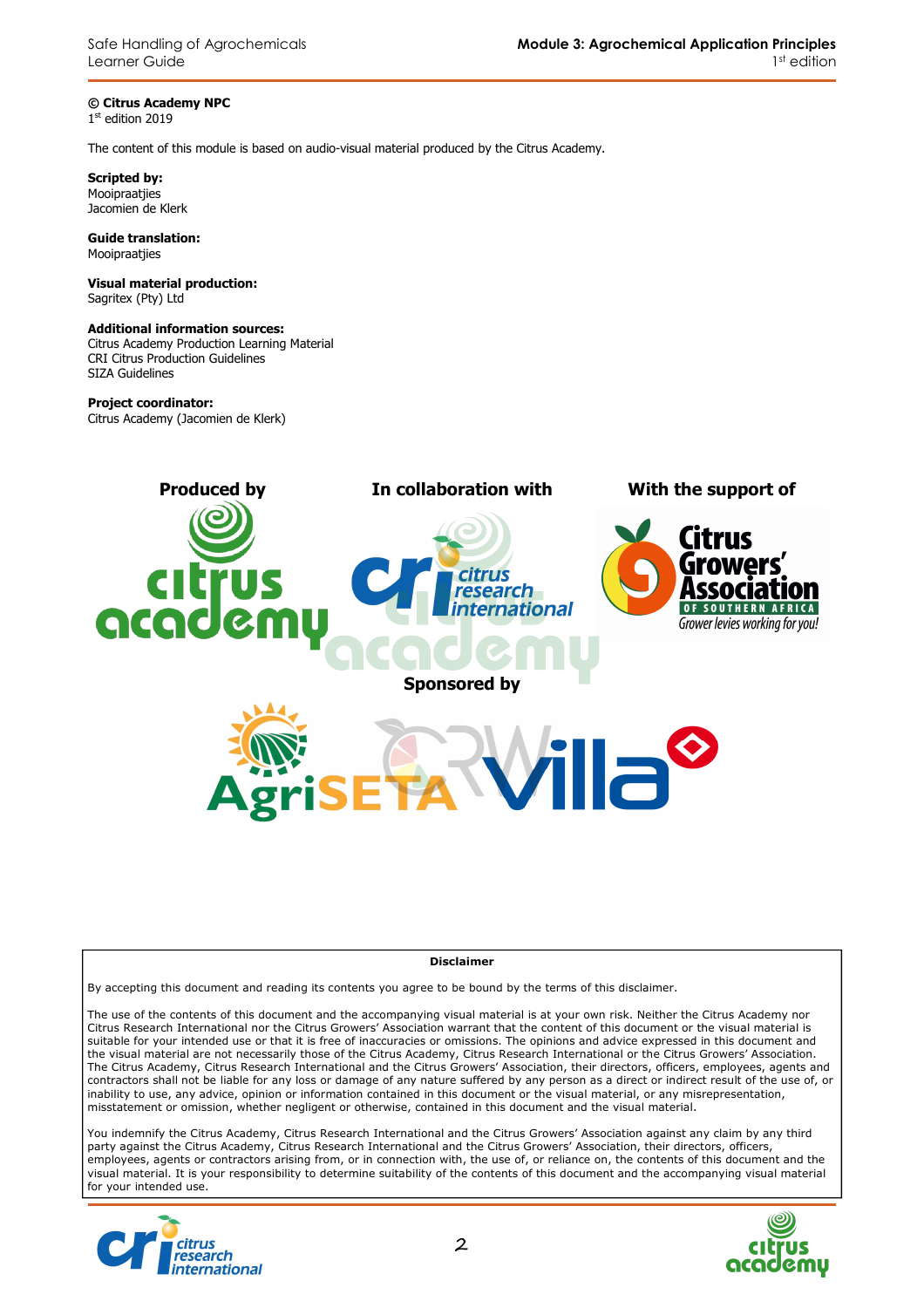# Contents

| <b>Introduction</b>                                                                                        | 4                             |
|------------------------------------------------------------------------------------------------------------|-------------------------------|
| <b>Application Methods</b><br><b>Foliar Applications</b><br><b>Trunk Applications</b><br>Soil Applications | 4<br>4<br>$\overline{4}$<br>5 |
| <b>Mixing Agrochemicals</b><br><b>Measuring Equipment</b><br>Pre-Mixing<br>Calculations<br>Mixing          | 5<br>5<br>5<br>5<br>6         |
| <b>Calibration of Application Equipment</b>                                                                | 6                             |
| <b>Cleaning Equipment</b>                                                                                  | 7                             |
| <b>Recordkeeping</b>                                                                                       | 7                             |
| Conclusion                                                                                                 | 7                             |





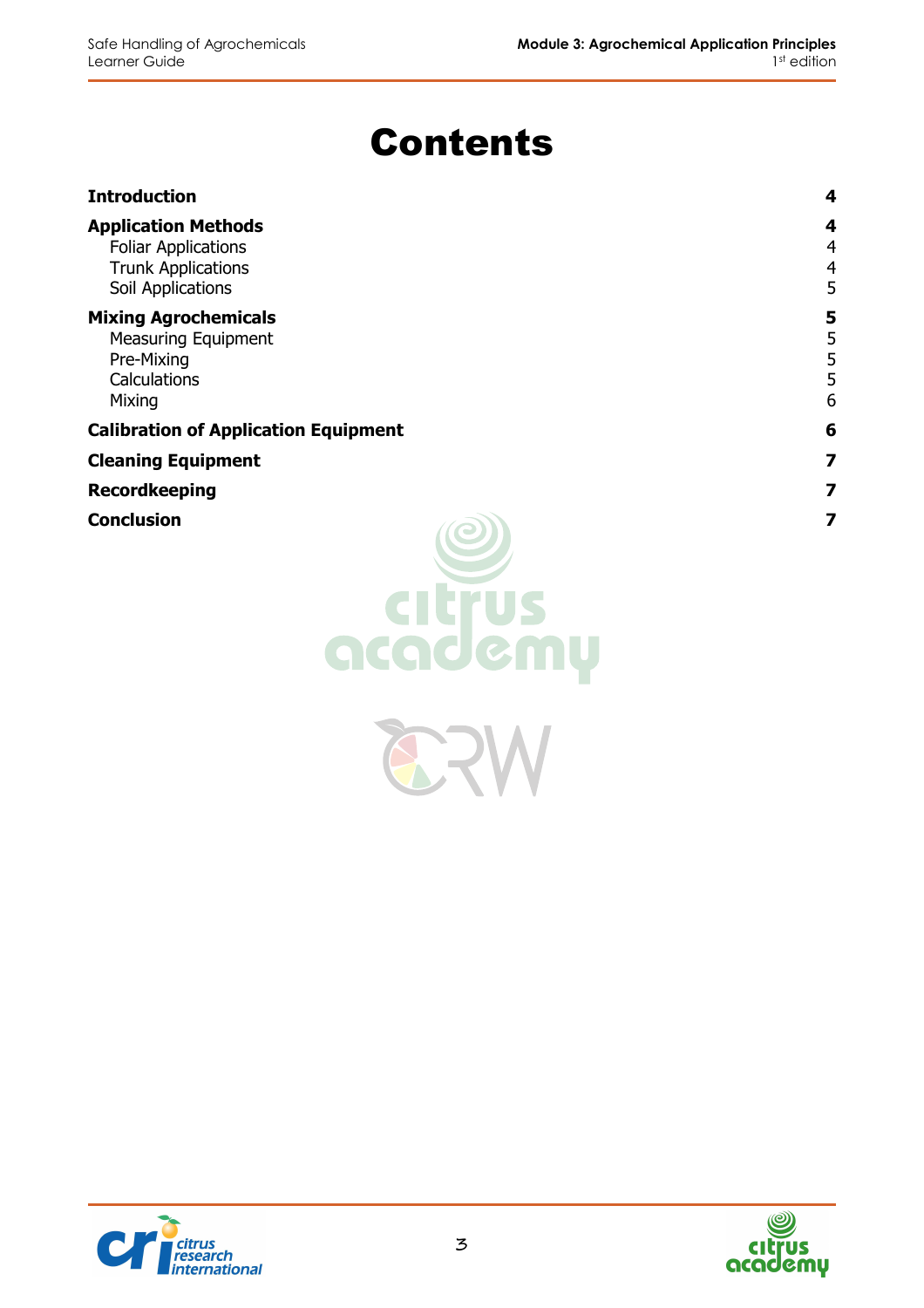# **Introduction**

Agrochemicals in citrus are used for a variety of purposes, including plant protection, plant nutrition, and plant manipulation. Depending on the purpose, agrochemicals can be applied to specific parts of the tree itself, to the soil and to the water. In this module we look at how to apply agrochemicals safely and effectively.

# **Application Methods**

There are three ways in which agrochemicals are applied. These are foliar applications, trunk applications and soil applications.

# **Foliar Applications**

Foliar applications are where agrochemicals are sprayed onto the leaves of trees. This is the most common way for applying agrochemicals. There are four main types of foliar sprays, namely:

- Outside cover sprays
- ❖ Medium cover sprays
- ❖ Full cover sprays and
- Bait sprays



Medium cover sprays wet the foliage of the tree to the point of run-off, meaning that all leaves of the tree are wet but very little spray material drops off the leaves. The tree canopy is not necessarily penetrated, but some of the branches may be slightly wet, especially the green branches that bear the leaves. The volume of spray material applied per tree during a medium cover spray also varies depending on tree size and shape, but ranges from ten to twenty litres per tree.

Full cover sprays are designed to thoroughly wet the tree canopy and to penetrate the inside of the canopy, drenching the branches and framework of the tree as well. The volume of spray material applied per tree during a full cover spray ranges from twenty to fifty litres per tree, depending on tree size and shape.

Bait sprays are commonly used for the control of fruit fly. These applications require a spray with coarse, large droplet size. Sprays are often applied to only a portion of the orchard, depending on the intensity of the pest threat. The volume of spray material applied per tree varies from a hundred to eight hundred millilitres per tree, depending on tree size.

# **Trunk Applications**

Some agrochemicals are applied directly to the trunk of the citrus tree. These agrochemicals are systemic, meaning that they are absorbed through the bark and translocated within the tree to the area where they are required.



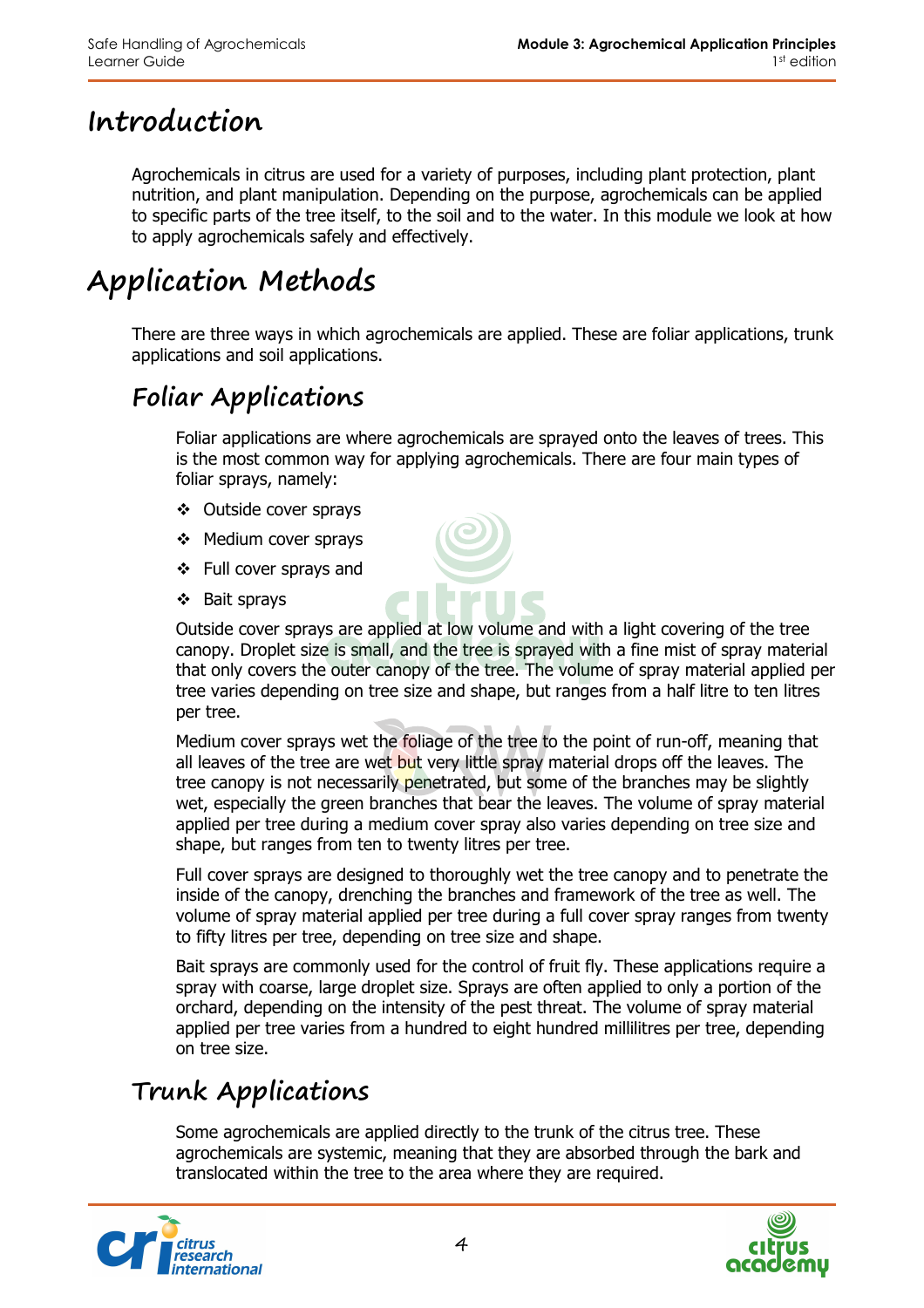These agrochemicals have clear application instructions on their labels, which you need to follow carefully. In many cases they require very precise measuring, and specialised equipment that can measure the volume very precisely is normally used.

# **Soil Applications**

The type of agrochemical that is most often applied to the soil is granular fertilisers. They are applied to the soil by hand, and scattered a specific volume of the fertiliser around the tree trunk and over the irrigated area under the tree.

Plant protection products can also be applied to the soil, by way of a soil drench. This involves diluting the agrochemical in water and then pouring it onto the soil around the trunk of the tree. From here it is absorbed by the roots and translocated within the tree. These agrochemicals are also systemic.

Certain agrochemicals – mostly fertilisers – are applied to the soil through the irrigation system. Fertigation is the method of applying fertilisers through the irrigation system. These systems are usually automated.

# **Mixing Agrochemicals**

Before you can start applying agrochemicals, you have to mix them to the right concentration. It is mostly for foliar applications that agrochemicals need to be mixed beforehand. Instructions for the concentrations of particular applications can be found on the plant protection plan.

#### **Measuring Equipment**

It is important to accurately measure the amount of agrochemicals used in an application.

For liquid agrochemicals, measuring cups that are clearly marked on the sides are used. To avoid unwanted chemical reactions, it is good practice to use separate containers for each agrochemical that you are working with. The measuring cup must also be big enough to contain the total volume that you need to measure.

Scales are used for granular chemicals that are measured by weight. Electronic scales are the best because they are accurate and easy to use, but any scale will do as long as it is accurate. Scales should be calibrated regularly by the agrochemical stores manager, and at least once a year by a professional company. The containers used on the scales must be kept clean and residue free.

# **Pre-Mixing**

Pre-mixing is where an agrochemical has to be mixed with water before being added to the spray tank. For this we need a bucket large enough to contain the volumes of agrochemicals and water we need to mix, and a metal stirrer.

#### **Calculations**

The dosage instructions for the concentration to be used for an application are normally in millilitres or grams per 100 litres of clean water. To determine how much chemical is needed per spray cart, you need to know the volume of the spray tank. For this exercise we will work on a volume of 500 litres.



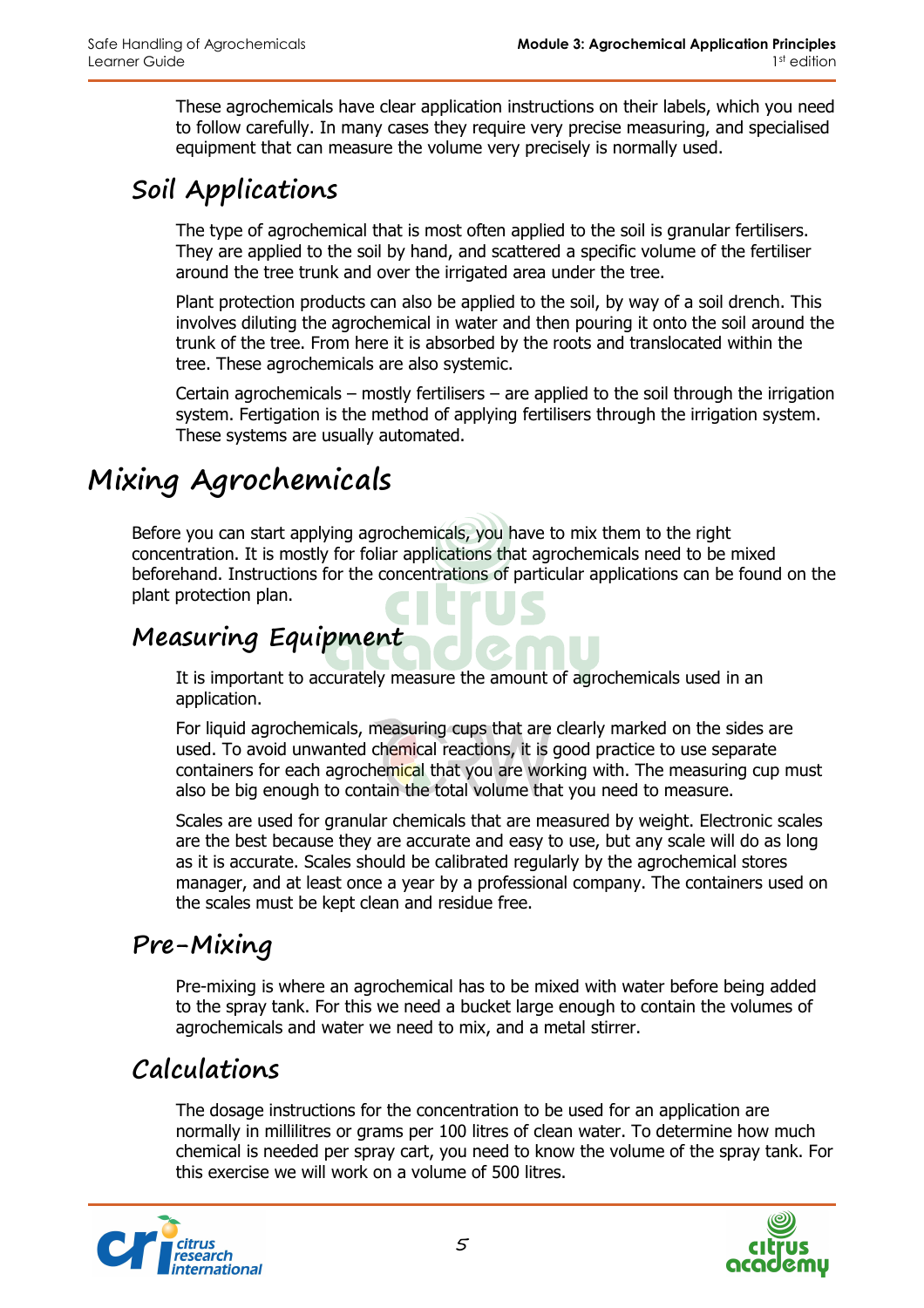Let's say the dosage instruction is for 100 millilitres per 100 litres of water. Divide the volume of the spray tank – in this case 500 litres – by the volume in the instructions – in this case 100 litres. This gives us five, meaning there is five times more water in the spray tank than what our instruction is for. If we multiply the dosage in our instruction by this factor, we will know how much of the agrochemical we need to the volume of water in the tank. In this case, we will need 500 millilitres of the agrochemical in the 500 litre spray tank to get the correct concentration.

In some cases, you will need to mix more than one agrochemical in the same spray tank. The volume for each agrochemical must be determined on its own with a separate calculation. The same method is used if we need to add spray oils to the mixture.

#### **Mixing**

Once you have collected the agrochemicals from the storeroom, inspect and identify the chemicals, check their expiry dates, and ensure that you are aware of the toxicity of agrochemicals and safety instructions for handling them. Put on the necessary protective clothing and gear. Clean water and soap must be available so that you can immediately wash if an agrochemical comes into contact with skin, and so that you can wash after handling the agrochemicals. After you have identified the volumes of the agrochemicals that you need, do as follows:

- Accurately measure the agrochemical, using the appropriate equipment.
- $\div$  Fill the spray tank halfway with clean water. Run the water into the spray tank through a course filter to make sure there are no particles in the water that can block the spray heads.
- $\cdot$  If the product label indicates that premixing is required, add the measured volume of agrochemical to 10 litres of clean water in a bucket and mix thoroughly with the metal stirrer. Add the mixture to a spray tank half full of water.
- $\div$  If premixing is not required, add the measured volume of agrochemical directly to the half-full spray tank.
- Fill up the spray tank, stirring also called "agitating" the mixture all the time.

# **Calibration of Application Equipment**

To ensure that the right amount of spray material is applied to the crop, the spray equipment must be calibrated. Carefully follow the calibration instructions for the equipment that you use. Incorrect calibration can result in the agrochemical application being ineffective if not enough of the product is applied to the crop, and if too much is applied, it can damage the crop. Over-application can also poison people, animals and the environment. It is also a waste of money. Check equipment thoroughly before use. Do not use faulty equipment, but report it as soon as you are aware of it.

For trunk applications and soil drenches, plant protection products are measured and equipment calibration is therefore not normally needed. The exception is for where special applicators are used for trunk applications of when a Calibra applicator is used. In this case the Calibra must be calibrated or set at the correct volume required for the trunk size, according to the formula given on the label. When foliar applications are used, the spray equipment must, however, be calibrated to ensure that the correct volume of spray material is delivered. As there is a wide variety of mist blowers in use, follow the procedures recommended for the mist blowers you use for calibration.